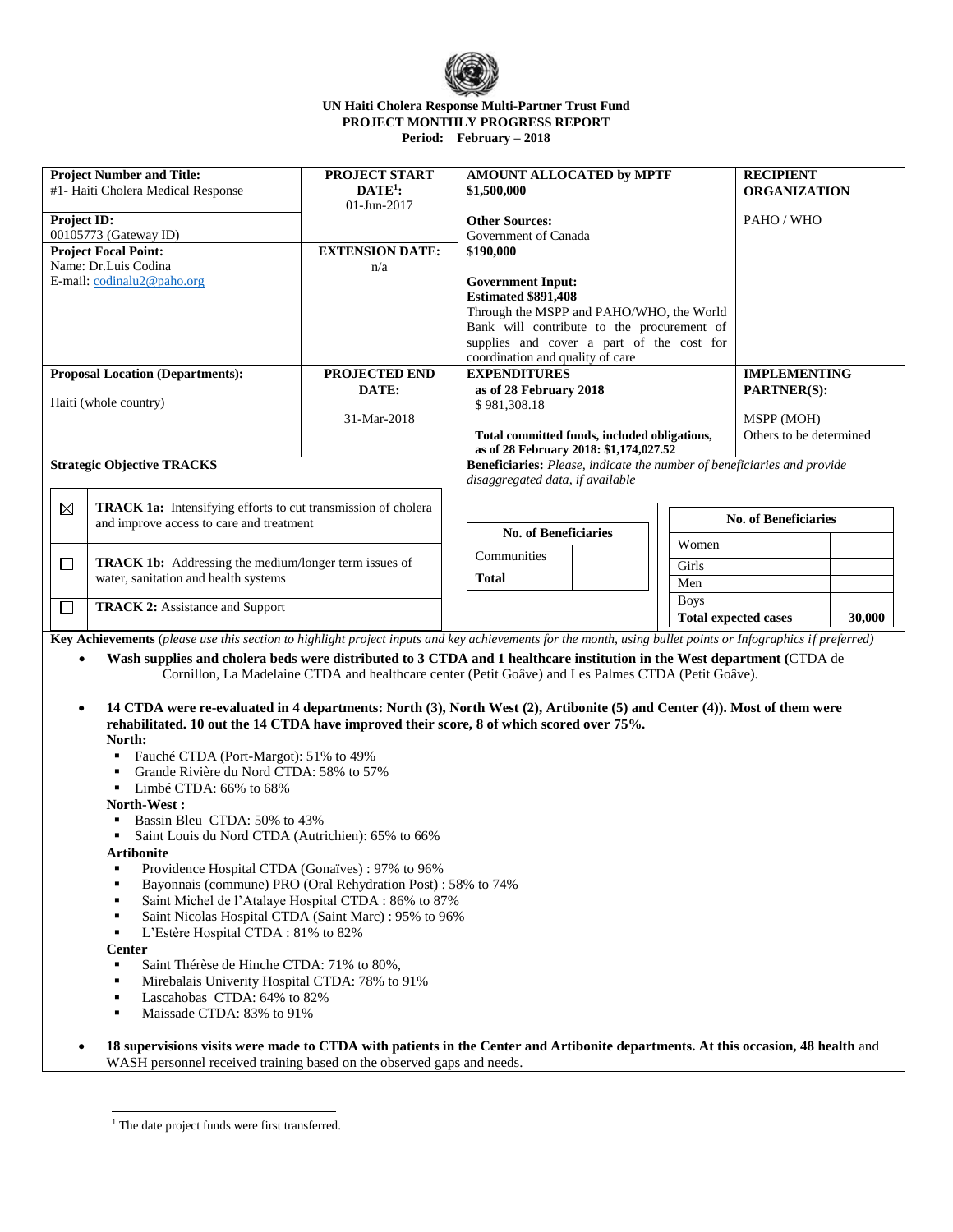# **UN Haiti Cholera Response Multi-Partner Trust Fund PROJECT MONTHLY PROGRESS REPORT Period: February – 2018**

- 9 supervisions visits were conducted in the Center department to the following CTDAs: Hinche, Maissade, Mirebalais, Cerca la Source, Thomassique, Thomonde, Lascahobas, Tilory and Cerca Carvajal. 28 individuals (3 doctors, 10 nurses, 10 auxiliaries and 5 hygienists) were trained on cholera case management and infection prevention & control (IPC) norms in healthcare facilities.
- 9 supervisions visits were conducted in the Artibonite department to the CTDAs of La Providence (Gonaives), l'Estère, St Michel de l'Attalaye, Ennery, Verettes, St Marc, Bayonnais, Desdunes, Gros Morne. 20 professionals (14 nurses and 6 hygienists) were trained on cholera case management and IPC norms in healthcare facilities.
- **During the CTDA evaluation carried out in the North and North-West departments, 21 personnel benefitted from in situ training:**
	- North-West: 7 nurses and 3 hygienists in the following CTDAs with patients: Limbé, Fauché and Grande Rivière du Nord.
	- Nord: 7 nurses and 4 hygienists in the following CTDAs with patients: Beraca, HIC, Bassin Bleu and Autrichien (Saint Louis du Nord)
- **As part of the agreement signed with the French Red Cross, the following activities were undertaken :**
	- Provision of human resources (3 supervision nurses, 1 nurse, 3 hygienists, 1 auxiliary nurse, 2 guardians) for 2 sites (Artibonite department : Providence de Gonaives, St. Michel de l'Attalaye);
	- In situ training on cholera case management and IPC norms of CTDA personnel of 4 sites (Artibonite department: St. Michel de l'Attalaye, l'Estère, La Providence de Gonaives and Bayonnais).
	- Mission in the North and North West department and definition of the possibilities to reinforce 9 CTDA (7 CTDA in the North-West, 2 CTDA in the North). This includes provision of human resources and small rehabilitations.
	- Support to 2 CTDA in the West department: Corail (Croix des Bouquets) and Sainte Marie (Cité Soleil)
- **1 cholera alert was notified for the 7th epidemiological week in the department of Artibonite in the commune of Saint Michel de l'Attalaye.** Additionally, PAHO was associated with the 3 investigations of the Investigation Committee for the West department (CIDO) during this period, in the communes of Cite Soleil (West), Port-au-Prince (West) and Cabaret (West).
- **PAHO worked jointly with MSPP on institutional response as well as on investigations of cholera cases and outbreaks.** PAHO's support mainly focused on outbreak investigations in West, Centre and Artibonite where most of the suspected cases of cholera are concentrated. The low cholera activity during this period allowed responding to all the detected alerts and events. Close coordination with the departmental health unit and the central level was maintained for the monitoring of the epidemiological situation nationwide.
- **Five epidemiologists are currently deployed to support Departmental Health Directorates** in Center, Artibonite, West, South and Grande Anse departments to support the investigation of infectious diseases and epidemiological surveillance. Their support also focuses on the improvement of cholera diagnosis in cholera treatment centers (CTCs/CTDAs) through in situ training and regular follow-up. PAHO supported and accompanied the MSPP on an audit and training mission on epidemiological surveillance tools in the Centre department.
- **In the Centre department, the epidemiologist supported the infectious diseases coordination** in the organization of mass sensitization in preparation of the Carnival celebrations.
- **The "labo-moto" nurses, who began working in December, continue to support the increase of suspected cholera case sampling** with regular visits to CTDAs and the transport of Cary Blair from institutions to laboratories in the West, Artibonite and Centre departments. Data on stocks and transportation of Cary Blair is being collected and analyzed.

| To MONTHLY PROGRESS REPORT RESULTS MATRIX                                                                            |                                                                                                                         |                                                           |                                                                                                              |                                                                                                                                       |                                                                            |  |  |  |  |  |
|----------------------------------------------------------------------------------------------------------------------|-------------------------------------------------------------------------------------------------------------------------|-----------------------------------------------------------|--------------------------------------------------------------------------------------------------------------|---------------------------------------------------------------------------------------------------------------------------------------|----------------------------------------------------------------------------|--|--|--|--|--|
| <b>OUTPUT INDICATORS</b>                                                                                             |                                                                                                                         |                                                           |                                                                                                              |                                                                                                                                       |                                                                            |  |  |  |  |  |
| Geographic<br><b>Indicator</b><br>Area                                                                               |                                                                                                                         | Projected<br><b>Target</b><br>(as per results)<br>matrix) | <b>Quantitative results</b><br>for this current<br>reporting period                                          | <b>Cumulative results</b><br>since project<br>commencement<br>(quantitative)                                                          | <b>Delivery Rate</b><br>(cumulative % of<br>projected total)<br>as of date |  |  |  |  |  |
| Description of the quantifiable indicator as set out in the approved project proposal                                |                                                                                                                         |                                                           |                                                                                                              |                                                                                                                                       |                                                                            |  |  |  |  |  |
| Percentage of evaluated cholera treatment<br>facilities that score over 75% in terms of<br>quality assurance (green) | <b>Entire Country</b><br>with focus on<br>the 4 priority dpt<br>of Artibonite.<br>Center, North<br>and West of<br>Haiti | 80%<br>Cholera<br>Treatment<br>Facilities                 | During February<br>$57\%$ of the<br>evaluated/re-<br>evaluated<br>centers scored above<br>75% (8 out of 14). | 29% of<br>evaluated/reevaluated<br>centers between July<br>2017 and February<br>2018 scored above<br>75% (29 out of 99). <sup>2</sup> |                                                                            |  |  |  |  |  |

 $\overline{a}$ <sup>2</sup> These include 2 reevaluated CTDAs from the Center Department that increased there score above the 75% threshold.